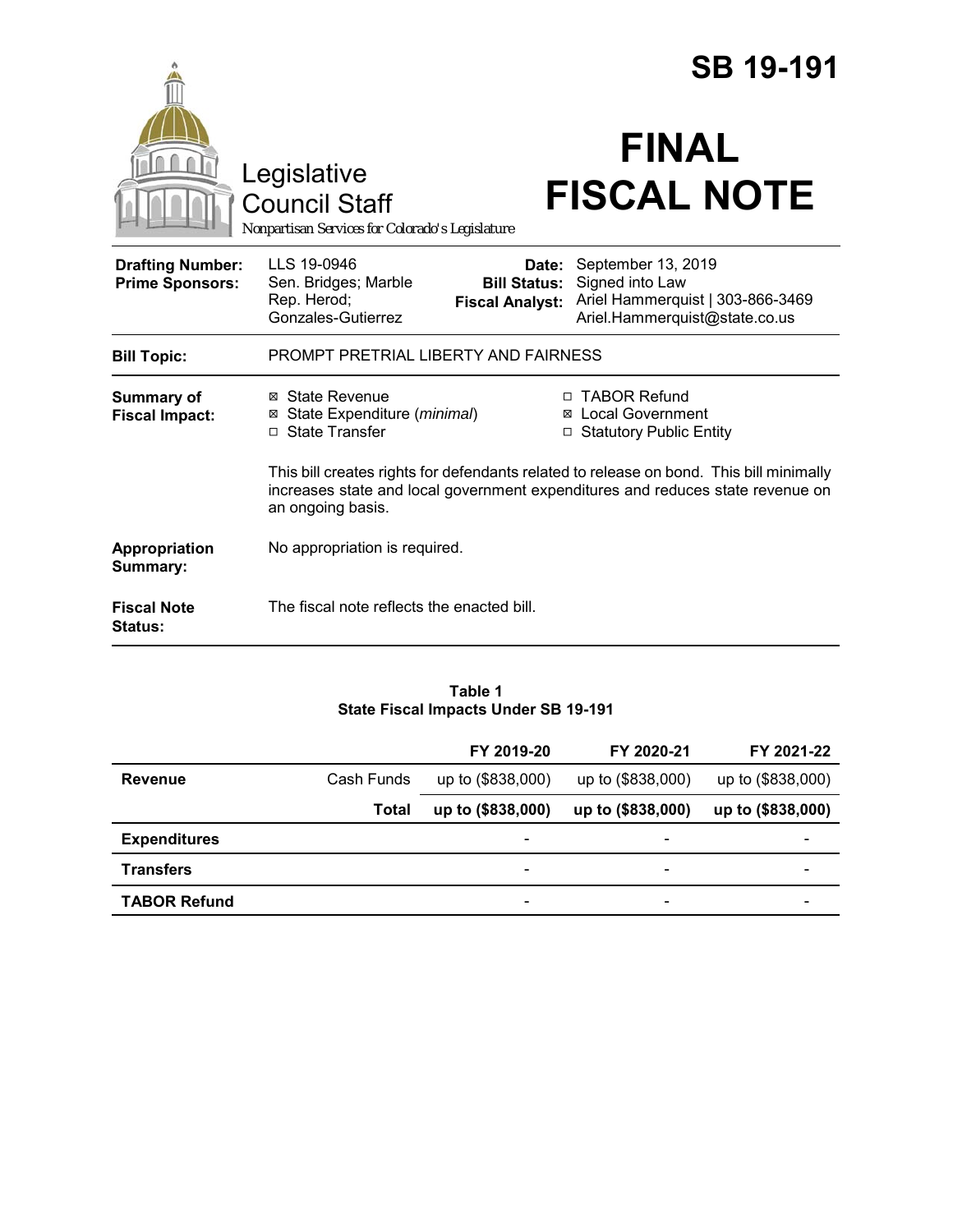September 13, 2019

# **Summary of Legislation**

This bill creates rights for defendants related to release on bond. This requires that:

- unless extraordinary circumstances exist, a defendant must be allowed to post bond within 2 hours after the sheriff receives bond information from the court;
- unless extraordinary circumstances exist, a defendant must be released from jail as soon as practicable, but no later than 4 hours after the defendants bond is posted;
- If a defendant is ordered released upon condition of being subject to electronic monitoring, the defendant may be held as long as practicable, but no longer than 24 hours after a defendant is physically present in jail and the bond is posted;
- unless extraordinary circumstances exist, if a defendant has been granted bond and can meet the terms of the bond, the court shall release the defendant even if they are unable to pay the bond fee or cost; and
- the defendant not be charged more than a \$10 bond processing fee and no additional transaction fees except for standard credit card fees;

The bill specifies that the defendant must voluntarily agree in writing to the use of the deposit to pay court costs, fees, fines, and restitution, or surcharges. A defendant is not required to agree to apply the deposit toward any amount owed as a condition of release. In addition, a third party that pays a bond for a defendant shall not have the deposit applied to court fees, fines, restitution, or surcharges owed by the defendant at the time of discharge.

Finally, this bill directs the chief judge of each judicial district to develop, in conjunction with representatives from the sheriffs' offices, public defenders' offices, district attorneys' offices, county commissioners, and other necessary agencies, plans for setting bond for all in-custody defendants within 48 hours of arrest. The county commissioners, sheriffs, and district attorneys must provide the chief judge with cost estimates of meeting the requirement and the potential savings, including jail bed costs. In addition, the potential for utilizing new or existing audiovisual conference technology must be evaluated. The State Court Administrator's Office will report to the House and Senate Judiciary Committees by November 1, 2019, on the plans for all 22 judicial districts including an estimate of resources necessary for implementation.

#### **State Revenue**

Beginning in FY 2019-20, state cash fund revenue is expected to decrease by up to \$838,000 per year. The average bond revenue collected in FY 2016-17 and FY 2017-18 was \$1,198,266 per year. Requiring a defendant to agree in writing to have the funds applied to outstanding balances along with the prohibition of a third party's bond application to court fees, fines, restitution, or surcharges is expected to decrease bond revenue by up to 70 percent. Criminal fine and court fee revenue is subject to TABOR; however, under the March 2019 Legislative Council Staff forecast, a TABOR surplus is not expected in FY 2019-20 or FY 2020-21.

# **State Expenditures**

For FY 2019-20, this bill increases state workload in the Judicial Department to create plans for setting bond for all in-custody defendants within 48 hours of arrest. Costs associated with plan development are absorbable within existing resources, and any costs to implement the plans will be addressed through the annual budget process.